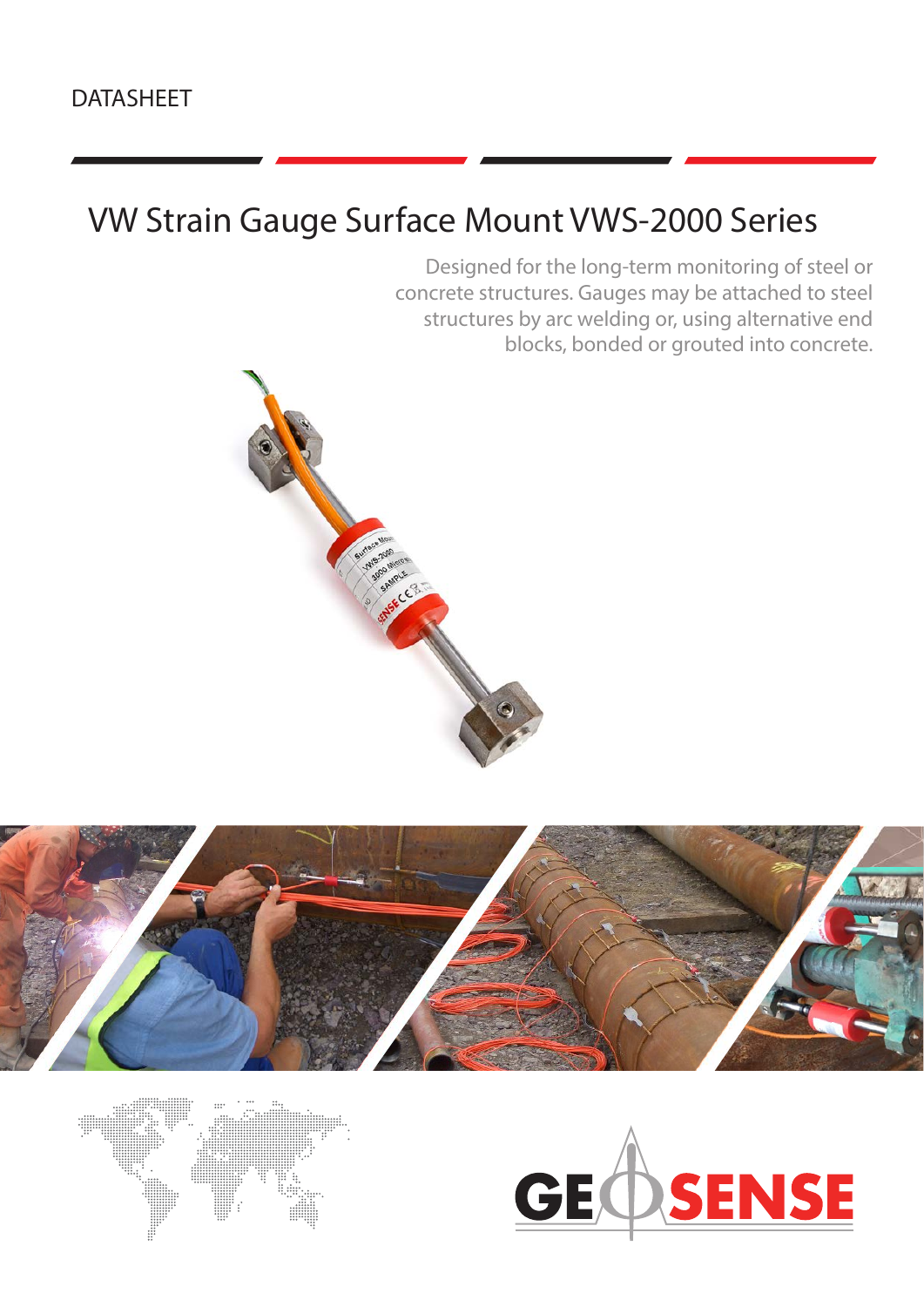### Overview



Geosense® VWS-2000 series vibrating wire surface strain mount gauges are designed for the long term monitoring of steel or concrete structures. Gauges may be attached to steel structures by arc welding or, using alternative end blocks, bonded or grouted into concrete.

The strain gauge operates on the principle that a tensioned wire, when plucked, vibrates at its resonant frequency. The square of this frequency is proportional to the strain in the wire.

The gauge consists of two end blocks with a tensioned steel wire between them. The end blocks can be attached by either arc welding, bonding or groutable anchors to steel or concrete.

Around the wire is a magnetic coil which when pulsed by a vibrating readout or data logger interface plucks the wire and measures the resultant resonant frequency of vibration.

As the steel or concrete surface undergoes strain the end blocks will move relative to each other. The tension in the wire between the blocks will change accordingly thus altering the resonant frequency of the wire.



### APPLICATIONS

| Measurement of stress and strain deformation in: |
|--------------------------------------------------|
|--------------------------------------------------|

Steel struts

Excavation support systems

Driven and bored piles

Tunnel linings

Bridges & arches

On-board truck weighing

#### FEATURES

Reliable long term performance

Rugged, suitable for demanding environments

Range of mounting blocks

Insensitive to long cable lengths.

High accuracy

Integral Thermistor

Suitable for remote reading and data logging

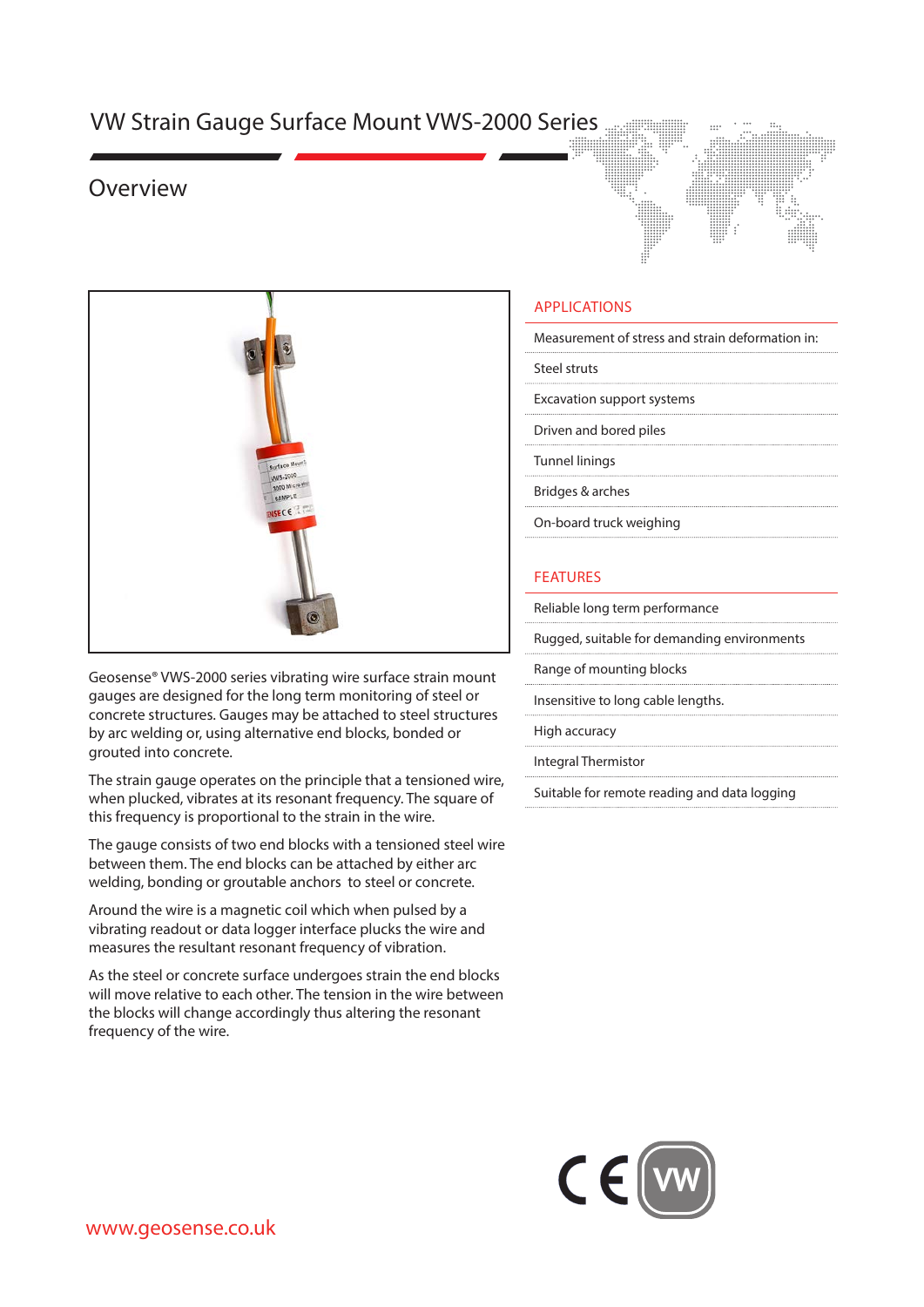# Specifications

#### GENERAL

| Model                            | <b>VWS-2000</b>                                    | <b>VWS-2010</b>                            |
|----------------------------------|----------------------------------------------------|--------------------------------------------|
| Gauge length                     | 150mm                                              | 89mm                                       |
| Overall length                   | <b>156mm</b>                                       | 95mm                                       |
| Resolution                       | $1 \mu \varepsilon$                                | $1 \mu \varepsilon$                        |
| Strain range                     | 3000 με                                            | 3000 με                                    |
| Accuracy <sup>(1)</sup>          | ±0.1 to ±0.5% FS                                   | ±0.1 to ±0.5% FS                           |
| Non linearity                    | $<$ 0.5% FS                                        | $<$ 0.5% FS                                |
| Temperature                      | -20 $\textdegree$ C to +80 $\textdegree$ C         | -20 $\textdegree$ C to +80 $\textdegree$ C |
| Frequency range                  | 850-1550Hz                                         | 900-2000Hz                                 |
| Thermistor type                  | $3K^{(2)}$                                         | $3K^2$                                     |
| Thermistor accuracy              | $0.2^{\circ}$ C                                    | $0.2^{\circ}$ C                            |
| Thermal coefficient of expansion | 12.0ppm/°C                                         | 12.0ppm/°C                                 |
| Cable                            | Type 900 - VW Sensor with Foil Screen & Drain Wire |                                            |
| <b>ORDERING INFORMATION</b>      |                                                    |                                            |
| Gauge length                     |                                                    |                                            |
| Anchor type                      |                                                    |                                            |
| Cable length                     |                                                    |                                            |
| Readout                          |                                                    |                                            |
| Setting tool                     |                                                    |                                            |
| Spacing jig                      |                                                    |                                            |
| Dummy gauge                      |                                                    |                                            |

 $^{(1)}$  ±0.1% with individual calibration, ±0.5% FS with standard batch calibration

⁽2) Other ranges available on request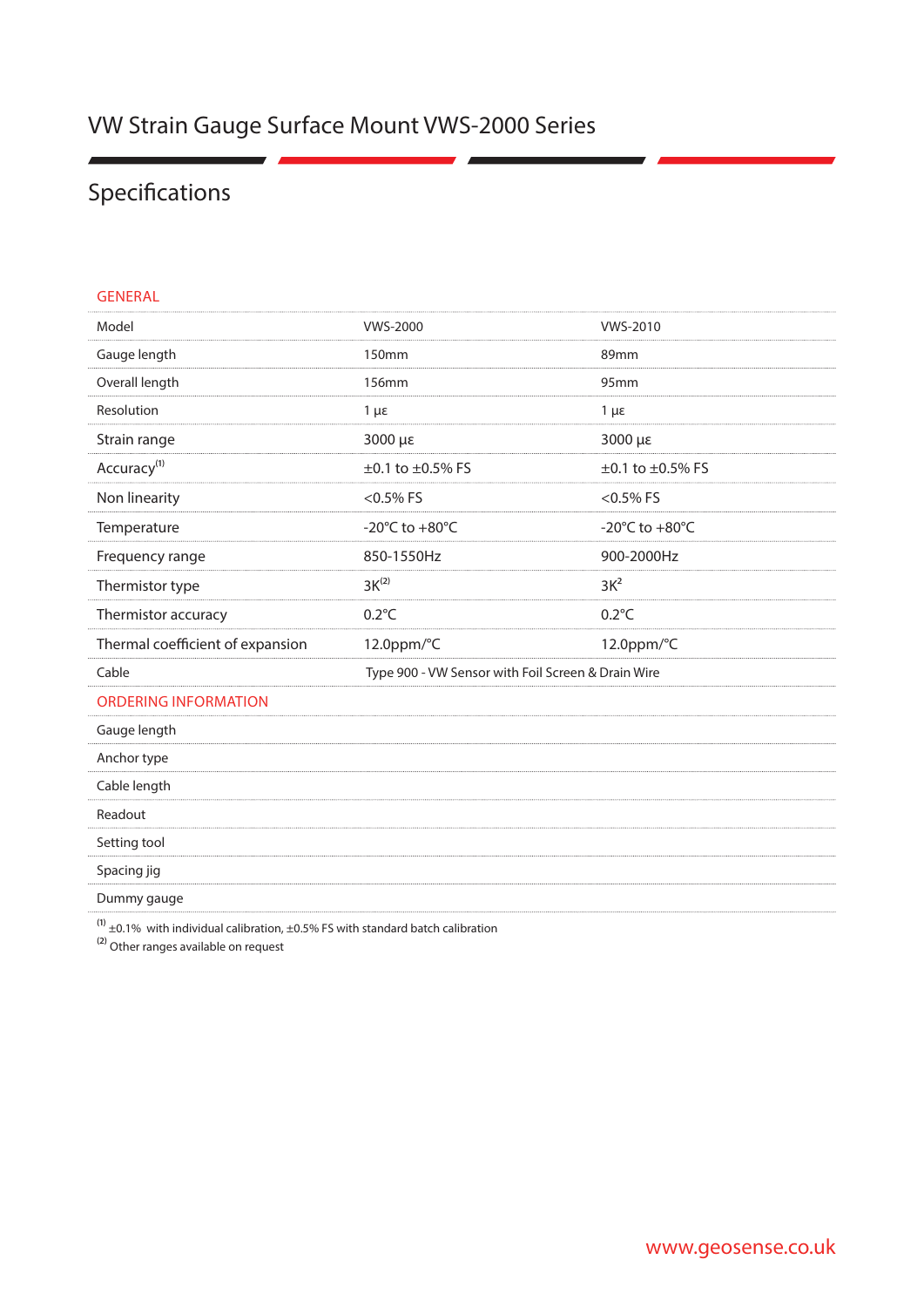### Specifications

Geosense® VWS-2000 series vibrating wire surface strain mount gauges are designed for the long term monitoring of steel or concrete structures. Gauges may be attached to steel structures by arc welding or, using alternative end blocks, bonded or grouted into concrete.

The strain gauge operates on the principle that a tensioned wire, when plucked, vibrates at its resonant frequency. The square of this frequency is proportional to the strain in the wire.

The gauge consists of two end blocks with a tensioned steel wire between them. The end blocks can be attached by either arc welding, bonding or groutable anchors to steel or concrete.

Around the wire is a magnetic coil which when pulsed by a vibrating readout or data logger interface plucks the wire and measures the resultant resonant frequency of vibration.

As the steel or concrete surface undergoes strain the end blocks will move relative to each other. The tension in the wire between the blocks will change accordingly thus altering the resonant frequency of the wire.

#### ANCHOR TYPES





Arc Weld Grout Grout Grout Bolt/Bond